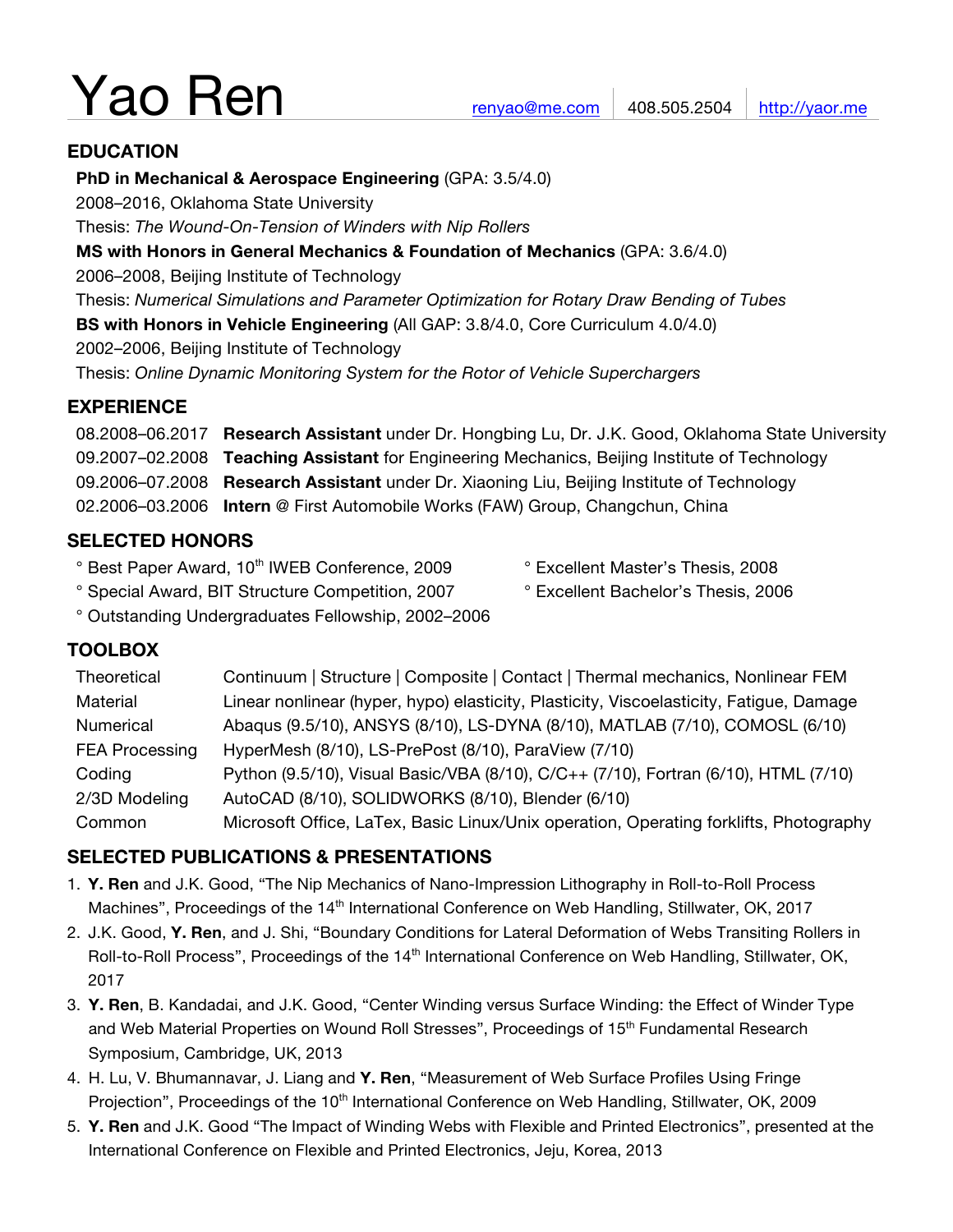## **SELECTED PROJECTS**

#### **Numerical Simulation and Parameter Optimization for Rotary Draw Bending of Tubes** Tech Tags

Date:  $06.2007 - 06.2008$  My role: main modeling analyst Rotary draw bending of tubes is a severe nonlinear process that involves large rotation, metal plasticity, and complex contacts. We used LS-DYNA and ANSYS APDL as the solver and pre-process tool to implement a quasi-static parametric FE model. We analyzed stress-strain, thickness variation, section distortion, and wrinkling of tubes under certain working conditions, and conducted processing parameters optimization. The model was delivered to China Aerospace Industry and Corporation and was integrated into the tube design and manufacturing process. More details on http://yaor.me/portfolio/tube-bending-simulations/

#### **Material Calibration of Spunbond Nonwoven Using Inverse FEM**

11.2008 The only modeling analyst and experimentalist Nonwoven's severe necking phenomenon in uniaxial tensile tests and extreme low resistance to shear buckling make an accurate measurement of Poisson's ratio and shear modulus difficult. We proposed a practical way that is based on fitting the deformed shape of sample in uniaxial tensile tests with an inverse FEA procedure, and avoided the direct measurements of those parameters. This method provides accurate material parameters for modeling of nonwovens. More details on http://yaor.me/portfolio/nonwoven-calibration/.

#### **Measurement of Web Surface Profiles Using Fringe Projection**

01.2009–06.2009 | One of two main experimentalists Traditional methods on measuring surface profiles in web handling area fail to provide high accuracy and efficiency at the same time. We explored the fringe projection technique and developed a system consisting of a projector and a digital camera that produced non-contact, full-field measurement of surface profile with high accuracy. More details on

http://yaor.me/portfolio/fringe-projection-web-surface/.

#### **Dynamic Simulations of Instability of Web due to Misaligned Roller**

 $01.2010$ –06.2010 The only modeling analyst

A misaligned roller in a web line steers the web laterally until a normal entry condition is achieved. The shear forces developed between the web and misaligned roller may cause instability of web in spans or on rollers. We used explicit finite element analysis to investigate the instability of web due to a misaligned roller. Simulations revealed the evolution of instabilitiy—from troughs to a wrinkle to a foldover on the roller. The work was later extended to help develop a failure criterion for misaligned roller in a web line. More details on

http://yaor.me/portfolio/misaligned-roller-simulations/.



#Contact #Connector Modeling #Explicit #Abaqus

#Contact #Explicit #Quasi-static #Implicit #Springback #APDL #ANSYS #LS-DYNA



#Constitutive Modeling #Static #Abaqus #Measurements